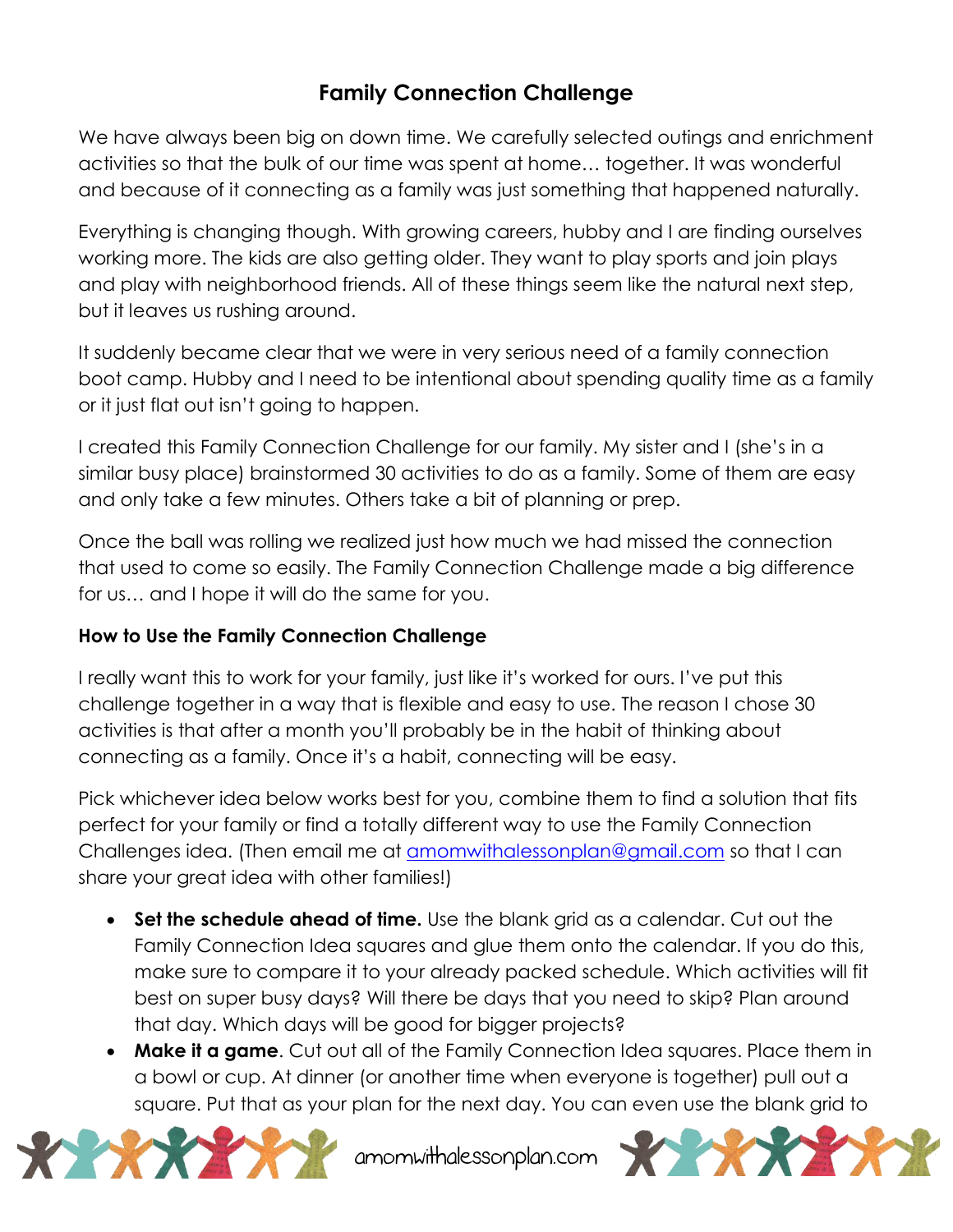glue on activities you've done. What a fun way to see how the challenge is going!

 **Make it work for you**. If there are challenge ideas that don't work for your family. Don't use them. Replace them with an idea that you already know your family loves. You can use some ideas more than once. We play a lot of games. So that easily popped up over and over. Which simple activity would that be for you?

You CAN connect with your family... even with a busy schedule.



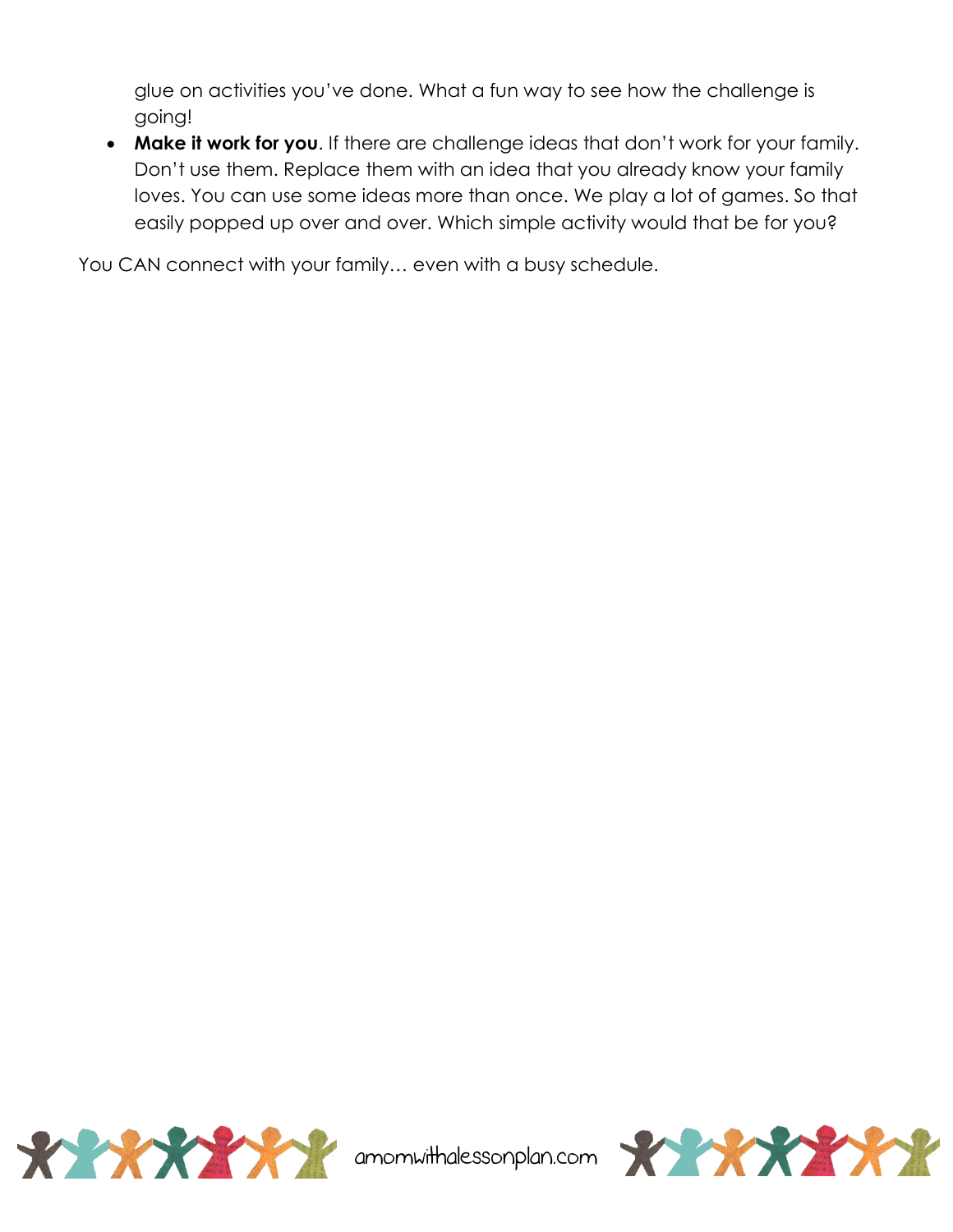| Scrapbook<br>Make a<br>Family | onversation<br>Prepare<br>Starters | Scavenger<br>Nature<br>HUN1  | and Share<br>Memories<br>Snuggle | Something<br>Plant           | Play Mad<br>Libs              |
|-------------------------------|------------------------------------|------------------------------|----------------------------------|------------------------------|-------------------------------|
| Take an<br>Evening<br>Walk    | Science<br>Project<br>Family       | Camp at<br>Home              | Movies<br><b>Watch</b><br>Home   | <b>Play Catch</b>            | Take a Bike<br>Ride           |
| Teach a Skill                 | Family Art<br>Project              | <b>Baby Books</b><br>Look at | Take a Drive                     | Line Game<br><b>Play the</b> | <b>Bubbles</b><br><b>Blow</b> |
| Museum<br>Visit a             | Puzzle Time                        | Have a<br>Picnic<br>Meal     | Note Station<br>Set up a         | Run Errands                  | Clean                         |
| Enjoy Music<br>Together       | Just Play                          | Cookies<br>Bake              | Together<br>Read                 | Game<br>Play a               | Screen Time<br>Family         |



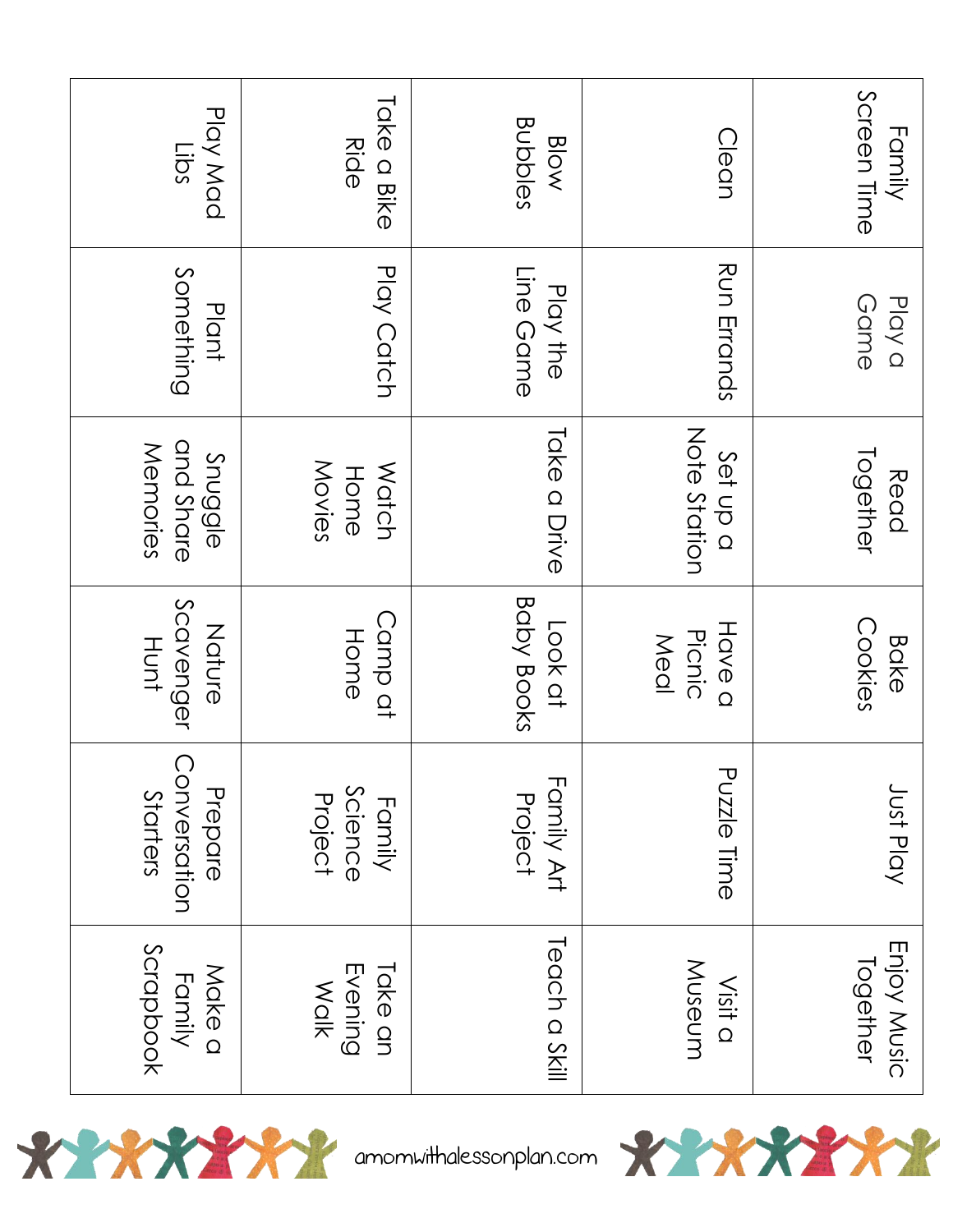

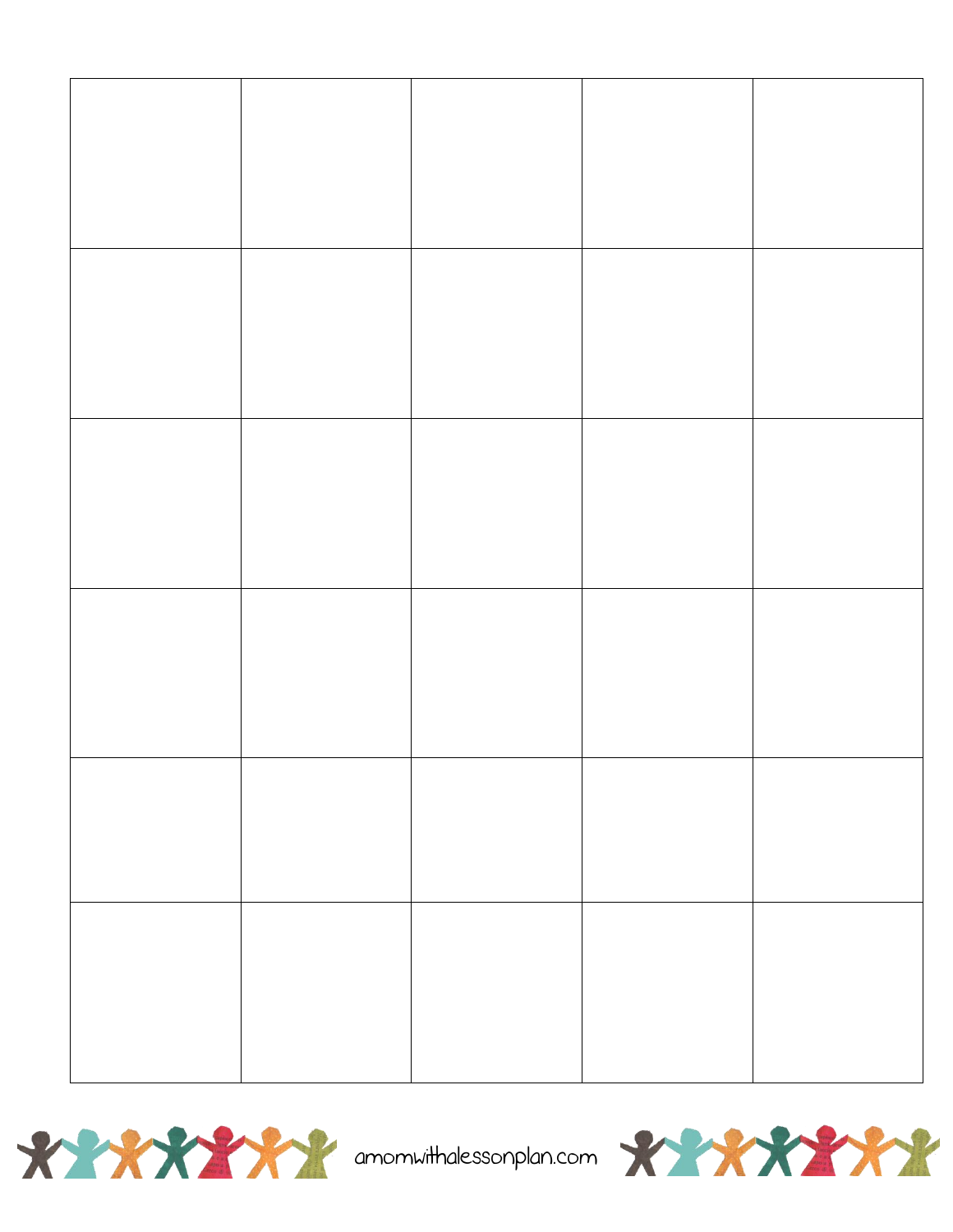## **Family Connection Activity Tips and Ideas**

Some of the family connection activities are obvious. You will immediately have ideas that will make those activities work for your family. Other activities might take you a bit out of your comfort zone or be new ideas completely. I've listed a description for each activity and given tips for how to get the most family connection possible out of each one. Enjoy!

- **Family Screen Time.** At our house screen time equals work time for me. For this challenge I took the opportunity to snuggle up for a few kid shows. I forgot how nice it is to just be quietly snuggled together. *Connecting tip:* Find shows that you like to watch as a family and make it something to look forward to each week when a new episode airs. We like food shows, design shows and science shows.
- Play a Game. We love games. It's one of our go-to ways to connect as a family. Pick an old favorite or learn a new one. *Connecting tip:* Some games only require a few minutes. Here is a list of [games divided by the amount of time you have to](http://amomwithalessonplan.com/family-games/)  [play.](http://amomwithalessonplan.com/family-games/) Find a few that you like, that are short, and you always have an easy way to connect, even with only a few minutes.
- **Read Together.** Pick a book that even your newest reader can read. Take turns reading. As the kid's reading level increases so can the length and difficulty of the book. (I have a confession. I dream of reading lengthy chapter books with my kids as teenagers. I know it's possible because some of you have told me it happens at your house!)
- **Bake Cookies.** How much time do you have? You can bake from scratch, buy premade dough or decorate already made cookies. Just make it special by doing it together as a family.
- **Just Play.** Sometimes the easiest thing to do is sit down when the kids are already engaged. Find out what they are up to and join in.
- **Enjoy Music Together.** The other day I turned on some music. I did it because I wanted to hear music, but suddenly we were all engaged and singing together. Even though we were in the middle of different activities we were connecting. *Connecting tip:* If you try it once and it doesn't have this affect, try again another day.
- **Clean.** Clean? That's no fun! Well that is just not true. Cleaning is way more fun when you do it as a team. We love to focus on one room and race each other with our "spaces". *Connecting tip:* Make it more about connecting than a perfect clean. You can make the floors sparkle next time.
- **Run Errands.** Errands are the perfect time to be together. Go out all together or make it a "date" and just take one kid. *Connecting tip*: Talk, be silly and spend a little more time than you need on each errand. It's more fun that way.
- **Set up a Note Station.** Find a spot in the house to set up a note station. Include sticky notes, pens, markers and stickers. Encourage everyone to write quick notes (or draw pictures) and leave them for other family members to find.



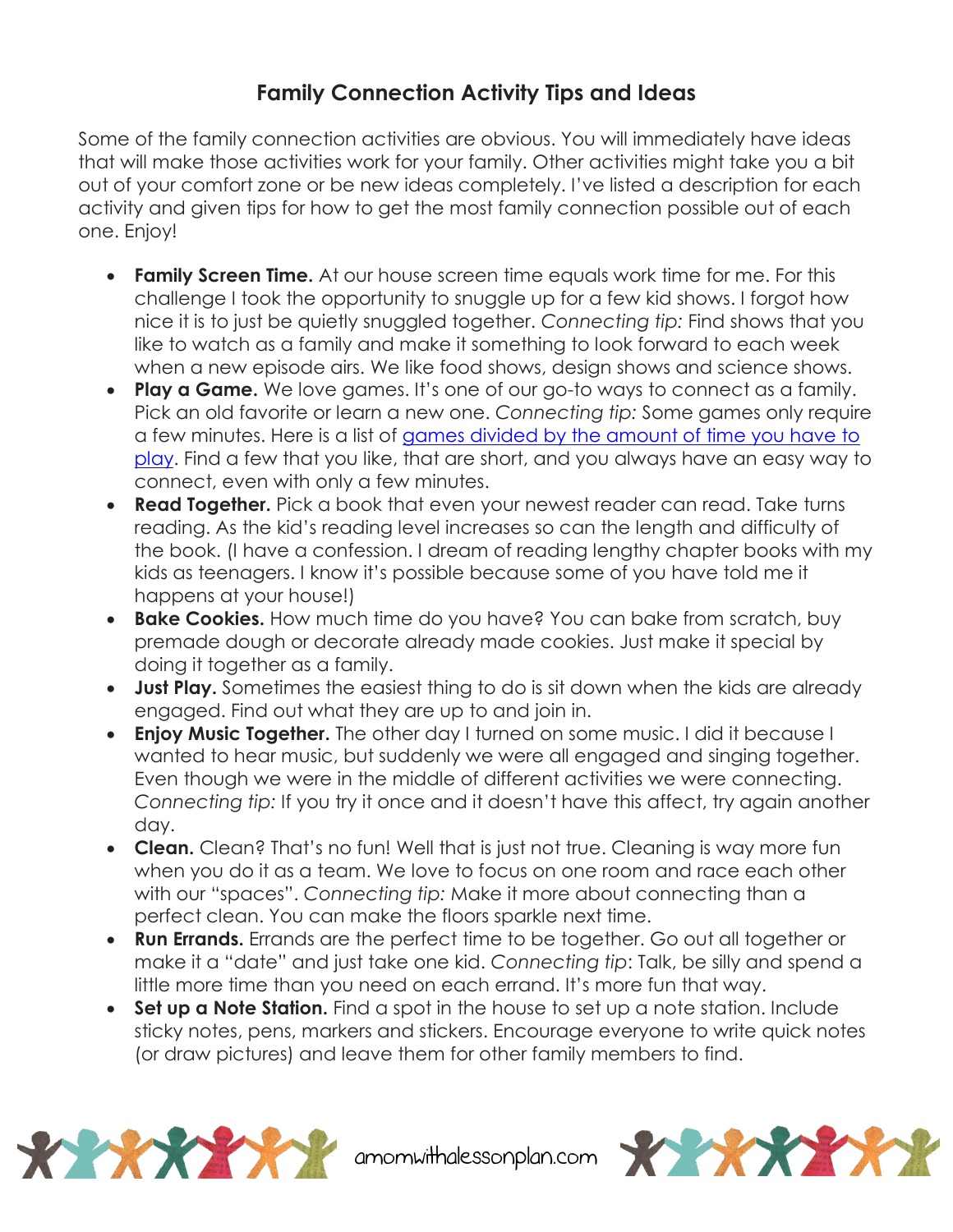- **Have a Picnic Meal.** Plan a picnic or just decide to do one last minute. Any meal will work. Have breakfast on the living room floor, have dinner at the park or take lunch out back.
- **Puzzle Time.** Find a puzzle that everyone (even the youngest) can help with. Set it out in a place that everyone gathers. When there are few minutes of downtime sit and work on it. It will quickly become a family project.
- **Visit a Museum.** Find one close to home or drive a bit for one with great reviews.
- **Blow Bubbles.**
- **Play the Line Game.** The line game is one of our favorite creative ways to play when we're waiting for something or just have a few minutes to kill. You need a piece of paper and a pencil. One person draws a line. The other person turns that line into a drawing. Then starts a new picture by making a line.
- **Take a Drive**… with no destination in mind. Take turns picking which way you'll turn. Talk about the things you pass. Maybe even make a surprise stop for a treat.
- **Look at Baby Books.** Kids (and adults) love to remember. Get out the baby books and reminisce about the baby stage. Tell stories about what it was like to have a brand new baby.
- **Family Art Project.** Set out a collection of materials. Crayons or colored pencils and paper. Collage materials or paints. Instead of just setting enough space for the kids, make it a family event. We love creating together and I bet you will too.
- **Teach a Skill.** What are you really good at (or kind of good at, but love doing?) Baking? Sewing? Photography? Hold a family workshop and take turns teaching everyone else something new.
- **Take a Bike Ride.**
- **Play Catch.** Or kick the ball back and forth. Or tether ball. Or hopscotch. You get the idea. Get outside and moving together.
- **Watch Home Movies.**
- **Camp at Home.** Do a full on backyard campout, including the tent and roasting hotdogs over the BBQ flames. (Yes we did that. It was very fun.) Or just pull out the sleeping bags and make forts in the living room. Either way… make it a screen free night.
- **Family Science Project.** Learning something new together is a great way to connect. One of my favorite family memories was a day we spent doing egg experiments. It was a blast! I can help you find some fun science experiments the family will love.
- **Take an Evening Walk.**
- **Play Mad Libs.** You can buy a book of Mad Libs to have on hand or you can do an internet search and find some to print out. It's just as much fun now as it was when we were kids.
- **Plant Something.** In your home or in a garden. Plant something that you can tend together.
- **Snuggle and Share memories.**
- **Nature Scavenger Hunt.** Head outside and look for stuff. Take turns being the announcer and telling everyone else what to find.